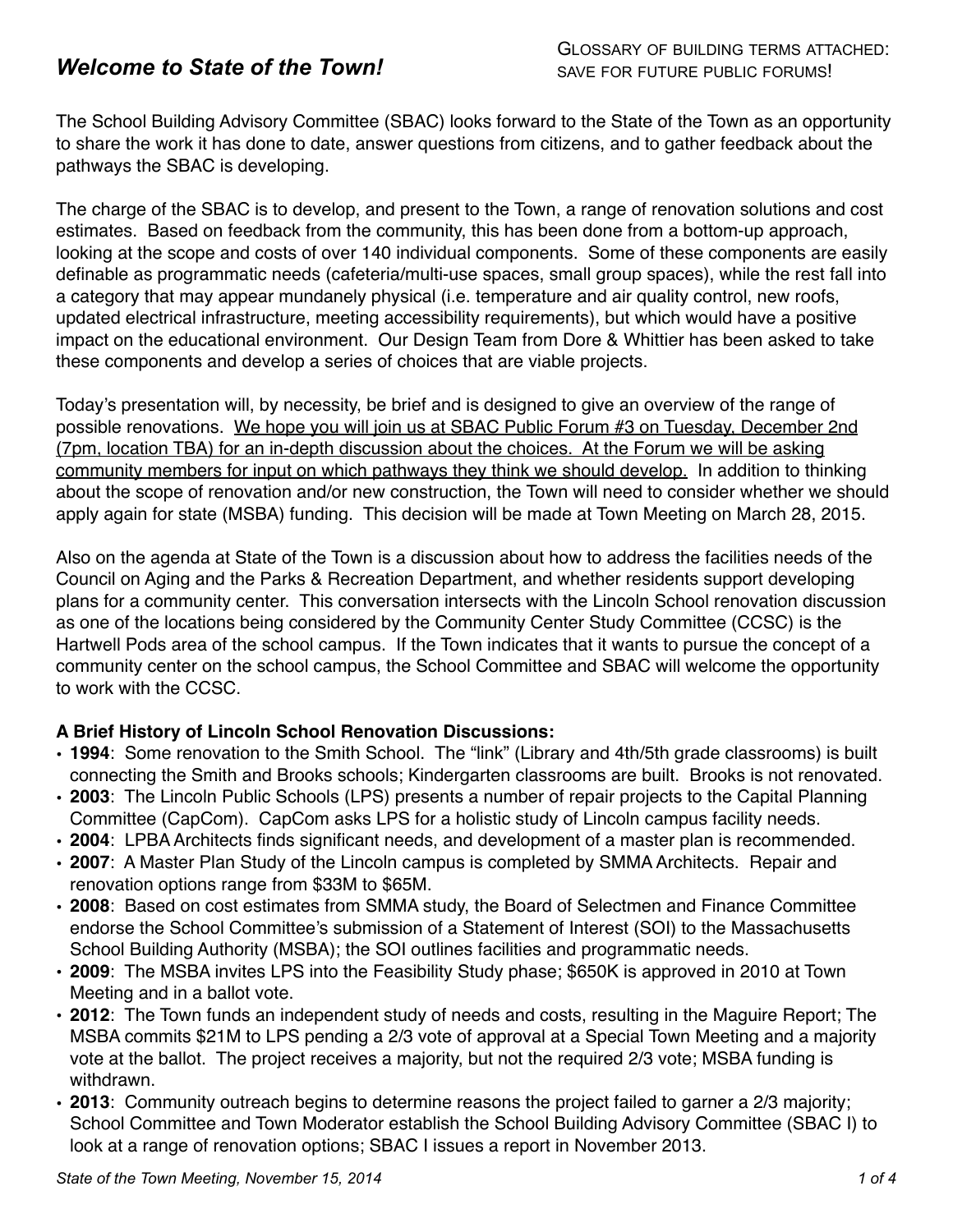• **2014**: Based on community feedback, School Committee does not resubmit an SOI to the MSBA; at Town Meeting, School Committee asks for funding to hire a consultant to provide cost estimates based on the work of the SBAC I. Town Meeting asks that the SBAC be re-convened (SBAC II) to oversee the work of the consultant; SBAC II begins work late spring.

# **SBAC II Work: Summer 2014**

During the past summer, the SBAC drafted a Request for Qualifications, interviewed applicants, and hired the firm of Dore & Whittier as a consultant. Based on the work of the SBAC and feedback from the community over the past 18 months, D&W was charged with providing cost estimates for the component parts of needed repairs and renovations. They were also asked to consider a range of pathways that begins with an identification of the most urgent repairs and continues through comprehensive options that address facilities and programmatic needs. The SBAC asked D&W to consider several community values as they began their work:

- A desire to keep the current feel of the school and green space intact, and to consider solutions that maintain the "L-shape" of the school.
- A desire to reuse as much of the building as possible.
- A desire to ensure that solutions are cost effective and offer value for the money spent.

# **SBAC II Work: Fall 2014**

The first of four public forums was held on September 16. At the forum, attendees were given the opportunity to discuss topics such as basic facilities needs (roof, windows, insulation, plumbing, electrical systems), safety and security, accessibility, the layout of the campus, and programmatic needs. Time was spent ranking these priorities. At the forum, the SBAC received feedback that it would be helpful to hear more from Superintendent McFall about her educational vision for the Lincoln Public Schools. As a result, Dr. McFall developed a presentation for the SBAC with the aim of presenting it at the next public forum.

On October 16, the second public forum was divided into two parts. First was Dr. McFall's presentation on educational vision. The presentation and her slides are posted at [www.lincnet.org.](http://www.lincnet.org) The second part was a presentation of renovation options from Dore & Whittier. The solutions ranged from those that address basic structural and facilities needs to more comprehensive solutions that include renovations focused on supporting the educational vision. The projected costs of these solutions ranged from \$38 million to \$68 million. Feedback from those attending indicated an interest in getting as much educational value out of the renovations as possible. For some, this meant a desire to do the most complete renovation possible with some new construction as needed. For others, there was interest in knowing what the most stripped down repairs would cost, and whether there could be a project costing less than \$38 million that paired basic repairs with some educational features.

Subsequent to the second forum, Dore & Whittier presented a list of cost estimates for over 140 repair items. D&W prioritized the list into immediate, near-term and deferrable categories and asked the members of the SBAC to go through the list and do their own ranking of each item. D&W used this input to determine what a "de minimus" project might look like, acknowledging that once a certain amount of work is performed, the building must be brought up to current safety and accessibility standards.

# **Next Steps**

Using the feedback from State of the Town, Dore & Whittier will further refine the options in preparation for the third public forum. The goal of that forum will be to narrow down the set of choices in preparation for the March 28, 2014 Town Meeting.

# **Public Forum #3 will be held on December 2nd at 7:00pm, location TBA.**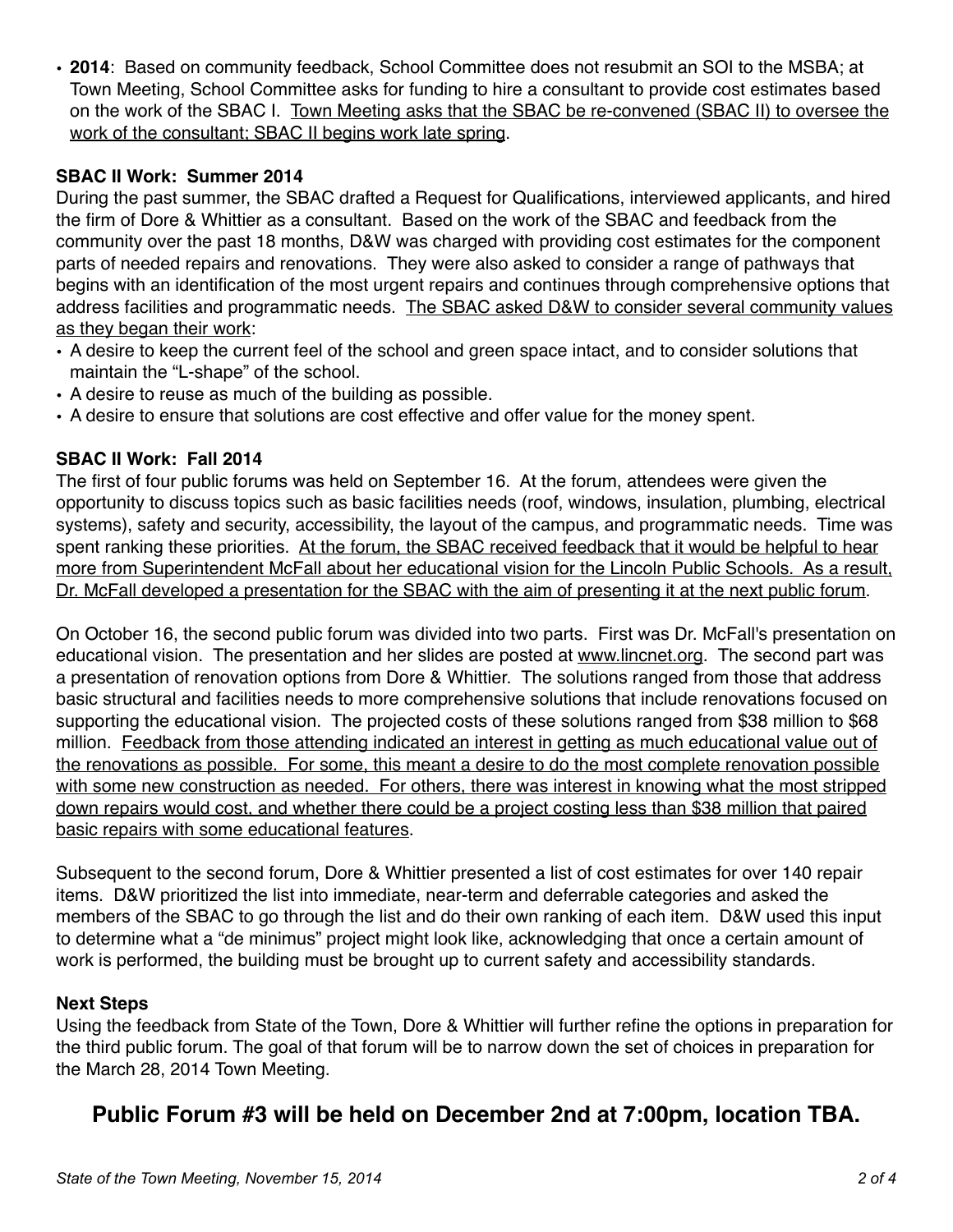## **Glossary of School Building Project Terms**

### **CONSTRUCTION TERMS**

*Building Envelope***:** Windows, roof, and walls. The discussion and decisions center on the energy efficiency of each of these components.

### *Capital Improvements:*

*Immediate Needs:* Existing buildings are not required to be brought into compliance with current codes except when new work is performed and under certain conditions based on "code triggers." Therefore, none of the needs in this category are required in order to occupy the building, but have been identified as critical to the occupation of the school. Most items in this category are related to building systems that are expected to fail in the near future and whose failure would result in further damage to the building, would require emergency repairs, and/or result in an inability to occupy a portion of the facility until the issues are resolved. Other items in this category are related to life safety.

*Near Term Needs*: Members of the SBAC and Design Team believe these items are necessary to continue to occupy the facility for the long-term future (approximately 25-30 years).

*Deferrable Needs*: Members of the SBAC and the Design Team believe these items are also necessary to continue to occupy the facility for the long-term future. These items, however, could be deferred further into the future.

*Code Triggers***:** Buildings are expected to be brought up to current safety and accessibility codes when work is done that is either above a dollars-spent or percentage-improved basis. Different codes have different trigger points.

*"de minimis" project***:** The smallest viable project that addresses immediate needs.

*Escalation to the Mid-Point of Construction:* An accounting/estimation method that looks at the construction timeframe and predicts costs based on what they will be midway through the project. This is used by contractors to offset possible cost increases over the life of the project.

*FF&E (Furniture, Fixtures, and Equipment)*: All the movable pieces in the building that have no permanent connection to the structure or utilities.

*MEP's*: Mechanical, Electrical, Plumbing systems.

- Mechanical = Heating, air exchange and filtration, dehumidification and/or cooling
- Electrical = Wiring, outlets/switches, lighting fixtures
- Plumbing = Piping for sinks, toilets, drinking water, kitchen facilities, locker room showers, science room emergency showers; plumbing fixtures.

*Phasing:* The costs and logistics associated with moving students into temporary spaces or facilities during renovation/ construction; includes costs associated with mobilizing contractors and supervising work.

*Project Cost*: The total cost of a building project including design and engineering work, materials, and labor. It is comprised of "hard" and "soft" costs:

- Hard Costs: Materials and labor.
- Soft Costs: Design work, engineering studies, project management, and inspections.

### **CODE TERMS**

*Accessibility*: For a building to be fully accessible, the following kinds of components must be addressed: plumbing fixtures at heights accessible from a wheelchair; width of doorways; thresholds between rooms; doors to the outside must be level with the ground; a certain number of parking spaces must be within prescribed distances from doors; ramps and/ or elevators to change levels.

### *Life/Safety Codes*:

- Buildings over 7500 sq.ft. are required to have a sprinkler system.
- There are new state recommendations about security practices; current entrances and separation of the Reed Gym from the building do not easily allow for the kinds of controls that are recommended.

#### *Lincoln's Energy By-Law*: At the 2008 Town Meeting, Lincoln voted to establish a Town Facilities Energy Performance Standard. The by-law is as follows:

*Clause I*: Any town-owned buildings to be constructed or town-owned buildings undergoing major renovations shall be designed, to the extent practicable, as set forth below in Section II, so that the fossil fuel- generated energy consumption of the buildings is reduced, as compared with such energy consumption by a similar building with no fossil fuel-generated energy consumption reduction measures in fiscal year 2003 (as measured by Commercial Buildings Energy Consumption Survey or Residential Energy Consumption Survey data from the Energy Information Agency), by the percentage specified in the following table: *(on back)*